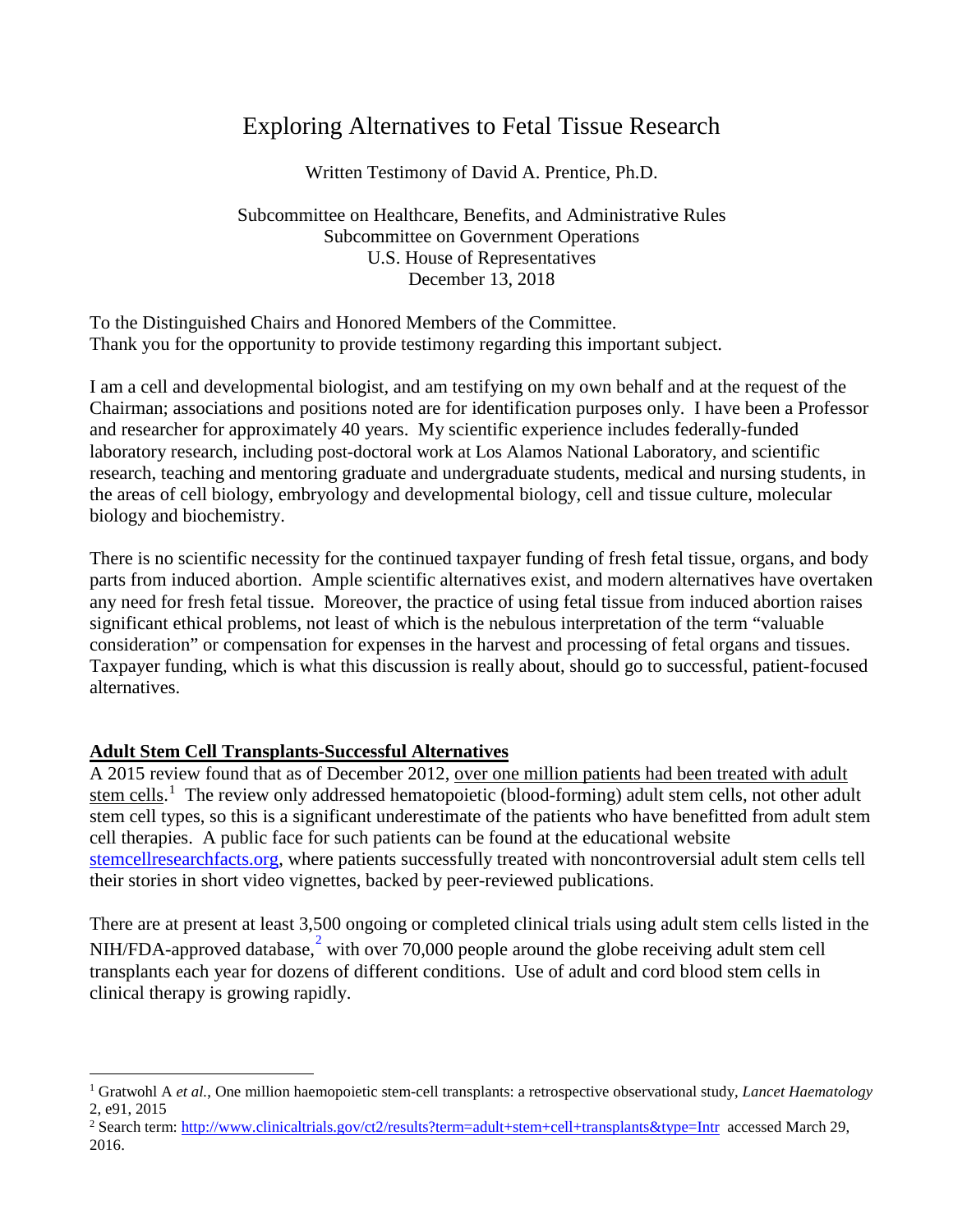A substantial amount of previous work with adult stem cells has been the successful application for treatment and recovery from various cancers. A number of these therapies have moved into standard medical practice, but there is still much to be done to increase the efficacy of adult stem cell transplants for cancer and to treat even more cancer types. For example, in the last few years a French group found that they could improve prognostic targeting of adult patients who would benefit from stem cell transplants for acute lymphoblastic leukemia, following a protocol previously successful in treating childhood leukemia.<sup>[3](#page-1-0)</sup> Likewise a 2015 review paper notes that bone marrow adult stem cell transplant remains a curative option for chronic myelogenous leukemia.<sup>[4](#page-1-1)</sup> Other cell therapies known as adoptive cell transfer (ACT) and chimeric antigen receptors-T cell (CAR-T) are being developed, to rejuvenate the immune system and to attack cancer directly.<sup>[5](#page-1-2)</sup> And a groundbreaking study has advanced a promising therapy to manage graft-versus-host disease, a problem sometimes seen with transplants for cancer.<sup>[6](#page-1-3)</sup> This has now launched a first-of-its-kind clinical trial at the University of Kansas Medical Center, with help from Kansas' Midwest Stem Cell Therapy Center.<sup>[7](#page-1-4)</sup>

Beyond cancer, adult stem cells are also showing therapeutic promise for other diseases and conditions where there has previously been no available treatment option. The published scientific literature now documents therapeutic benefit in trials of adult stem cells for patients with dozens of other conditions, including heart damage, stroke, sickle cell anemia, spinal cord injury, multiple sclerosis, and juvenile diabetes. Further, a growing number of adult stem cell transplants use cells from additional sources such as mesenchymal (connective) tissue, adipose (fat) tissue, and even nasal tissue, and there is the promise of even more sources such as the solid portion of the umbilical cord (Wharton's jelly) and amniotic fluid. One published estimate is that here is a 1 in 200 chance that anyone living in the U.S. will undergo an adult stem cell transplant during our lifetime.<sup>[8](#page-1-5)</sup>

Studies have indicated that adult stem cells can have a protective,  $9$  and possibly even a reparative,  $10$ effect on individuals who have experienced neurological damage due to stroke, even years after the stroke event. The stroke study has now been expanded into a nationwide Phase 2b study for safety and efficacy. For traumatic brain injury (TBI) one research group has published a study indicating that TBI in adults is also amenable to treatment with adult stem cells.<sup>[11](#page-1-8)</sup>

One autoimmune disease that is showing significant strides in treatment using adult stem cells is multiple sclerosis. Two recent reports point to use of adult stem cells to induce remissions in multiple sclerosis. No standard interventions produce any significant reversal of disability. But an international

<span id="page-1-7"></span><sup>10</sup> Gary K. Steinberg *et al*., "Clinical Outcomes of Transplanted Modified Bone Marrow–Derived Mesenchymal Stem Cells in Stroke: A Phase 1/2a Study," *Stroke* 47.7 (2016): 1817-1824, doi: 10.1161/STROKEAHA.116.012995

<span id="page-1-0"></span><sup>&</sup>lt;sup>3</sup> Dhedin N *et al.*, Role of allogeneic stem cell transplantation in adult patients with Ph-negative acute lymphoblastic leukemia, *Blood* 125, 2486, 2015

<span id="page-1-1"></span><sup>4</sup> Barrett AJ and Ito S, The role of stem cell transplantation for chronic myelogenous leukemia in the 21st century, *Blood* 125, 3230, 2015, doi: 10.1182/blood-2014-10-567784

<span id="page-1-2"></span><sup>5</sup> Rosenberg SA and Restifo NP, Adoptive cell transfer as personalized immunotherapy for human cancer, *Science* 348, 62, 2015

<span id="page-1-3"></span><sup>6</sup> McGuirk JP *et al.*, Wharton's Jelly-Derived Mesenchymal Stromal Cells as a Promising Cellular Therapeutic Strategy for the Management of Graft-versus-Host Disease, *Pharmaceuticals* 8, 196, 2015

<span id="page-1-4"></span><sup>&</sup>lt;sup>7</sup> Evaluation of Umbilical Cord-Derived Wharton's Jelly Stem Cells for the Treatment of Acute Graft Versus Host Disease; Clinical Trial NCT03158896.

<span id="page-1-5"></span><sup>8</sup> Nietfeld JJ *et al.*, Lifetime Probabilities of Hematopoietic Stem Cell Transplantation in the U.S., *Biology of Blood and Marrow Transplantation* 14, 316-322, 2008

<span id="page-1-6"></span><sup>9</sup> Sean I. Savitz *et al*., "Intravenous Autologous Bone Marrow Mononuclear Cells for Ischemic Stroke," *Annals of Neurology* 70.1 (2011): 59–69, doi: 10.1002/ana.22458

<span id="page-1-8"></span><sup>&</sup>lt;sup>11</sup> Charles S. Cox Jr. *et al.*, "Treatment of Severe Adult Traumatic Brain Injury Using Bone Marrow Mononuclear Cells," *Stem Cells* 35.4 (April 2017): 1065-1079, doi: 10.1002/stem.2538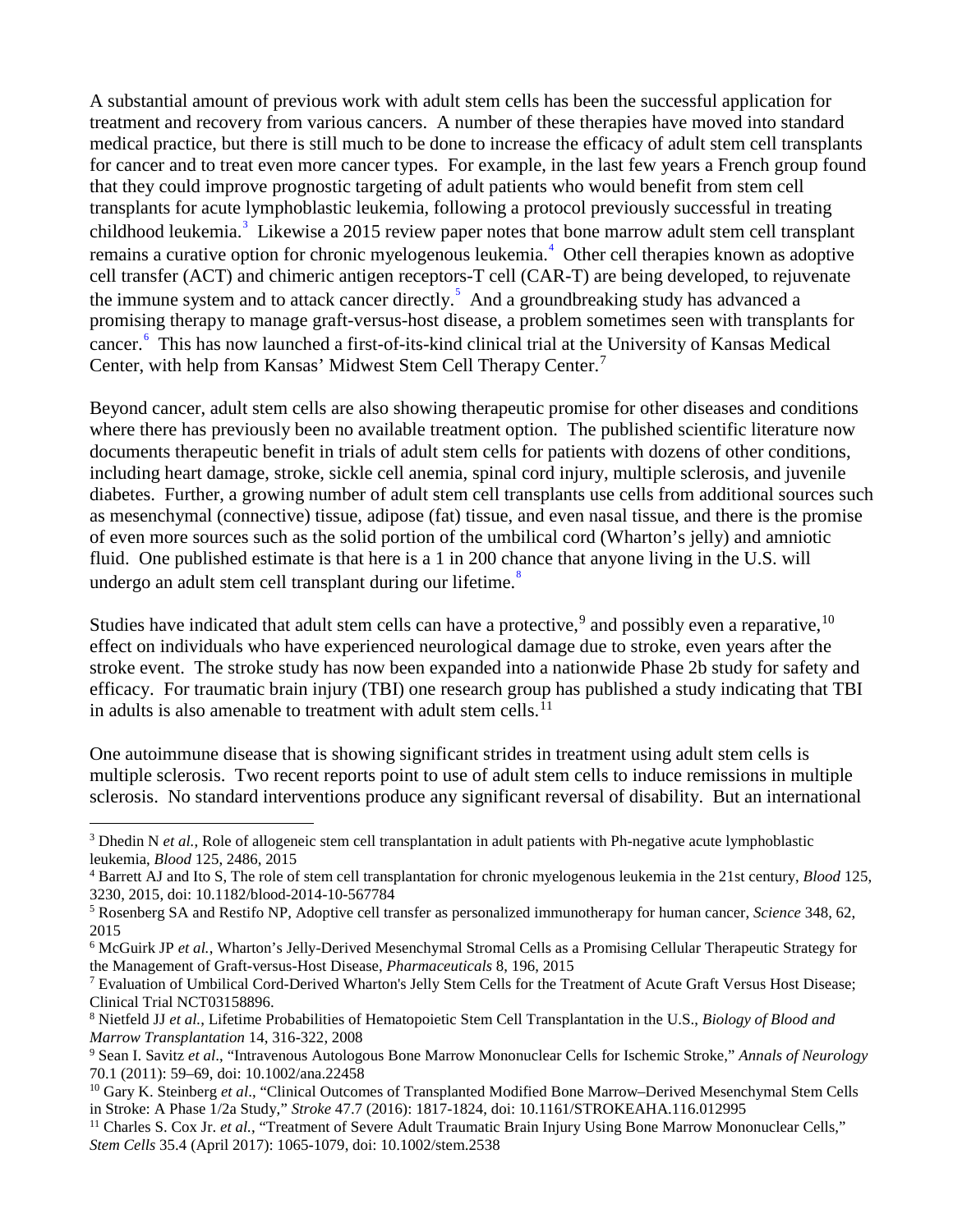team led by Dr. Richard Burt of Northwestern University Feinberg School of Medicine has shown that adult stem cell transplants are associated with reversal of neurological disability for relapsing-remitting multiple sclerosis patients.<sup>[12](#page-2-0)</sup> Patients were followed for up to five years after treatment and there was significant improvement after transplant, with 50% of patients showing improvement at two years after transplant, and 64% improved at four years after transplant. No previous intervention for multiple sclerosis had shown an improvement in neurological disability for patients. Treated patients also showed significant relapse-free survival (80%) and decreased neurological lesions.

Unlike current therapeutic methods such as drug and antibody-based treatments, which only stop or slow disease progression, cell-based therapies have shown the ability to put autoimmune patients into remission. A 2017 review outlined numerous cell-based methods for treatment of multiple sclerosis, including pre-conditioning followed by adult stem cell transplant, and point out that the field shows great promise as well as heartening early results for MS patients.<sup>[13](#page-2-1)</sup>

Remission from MS was shown in another 2017 paper by a larger multicenter group, covering 25 centers in 13 countries and results for 281 multiple sclerosis patients.<sup>14</sup> In total, 78% of these patients had aggressive, progressive forms of multiple sclerosis. Transplant of the patient's own adult stem cells produced lasting remissions in most patients. Overall survival at five years was 93% of patients, with almost half of all patients still in remission from multiple sclerosis symptoms at the five-year mark.

A separate publication from a group led by Dr. Richard Nash of the Colorado Blood Cancer Institute also showed evidence for adult stem cell transplants in remission of relapsing-remitting multiple sclerosis.<sup>[15](#page-2-3)</sup> This group provided a three-year interim report on their five-year clinical study. With 24 patients enrolled in the study, at three years follow-up there were improvements in neurologic disability.

Several published medical authors now note, "Hematopoietic stem cell transplantation (HSCT) is the only curative therapy for sickle cell disease."<sup>16</sup> Donor-derived adult stem cell transplants from bone marrow or umbilical cord blood are curative for children with sickle cell anemia, but adults often cannot tolerate the toxicity of similar transplants. Now, development of a lower-toxicity protocol shows that adults can not only tolerate the transplant but that many can stop taking anti-rejection drugs as well.<sup>[17](#page-2-5)</sup> A total of 30 adult patients with severe sickle cell disease were treated with donor bone marrow stem cells after milder actions to open up their own bone marrow. Twenty-six patients showed long-term stable donor cell engraftment, with no graft-vs-host disease. Half of the patients (15) were able to stop immunosuppressive medication and maintain stable cell function without the drugs to prevent immune rejection of the transplant.

<span id="page-2-0"></span><sup>&</sup>lt;sup>12</sup> Burt RK *et al.*, Association of Nonmyeloablative Hematopoietic Stem Cell Transplantation With Neurological Disability in Patients With Relapsing-Remitting Multiple Sclerosis, *JAMA* 313, 275, 2015

<span id="page-2-1"></span><sup>13</sup> Scolding NJ *et al.*, Cell-based therapeutic strategies for multiple sclerosis, *Brain* 140, 2776–2796, 1 November 2017

<span id="page-2-2"></span><sup>&</sup>lt;sup>14</sup> Paolo A. Muraro *et al.*, "Long-term Outcomes After Autologous Hematopoietic Stem Cell Transplantation for Multiple Sclerosis," *JAMA Neurol*. (Published online February 20, 2017): doi: 10.1001/jamaneurol.2016.5867

<span id="page-2-3"></span><sup>15</sup> Richard A. Nash *et al*., High-Dose Immunosuppressive Therapy and Autologous Hematopoietic Cell Transplantation for Relapsing-Remitting Multiple Sclerosis (HALT-MS), *JAMA Neurology* 72, 159, 2015

<span id="page-2-4"></span><sup>16</sup> Bernaudin F *et al.*, Long-term results of related myeloablative stem cell transplantation to cure sickle cell disease, *Blood* 110, 2749-2756, 2007

<span id="page-2-5"></span><sup>&</sup>lt;sup>17</sup> Hsieh MM et al., Nonmyeloablative HLA-Matched Sibling Allogeneic Hematopoietic Stem Cell Transplantation for Severe Sickle Cell Phenotype, *JAMA* 312, 48, 2014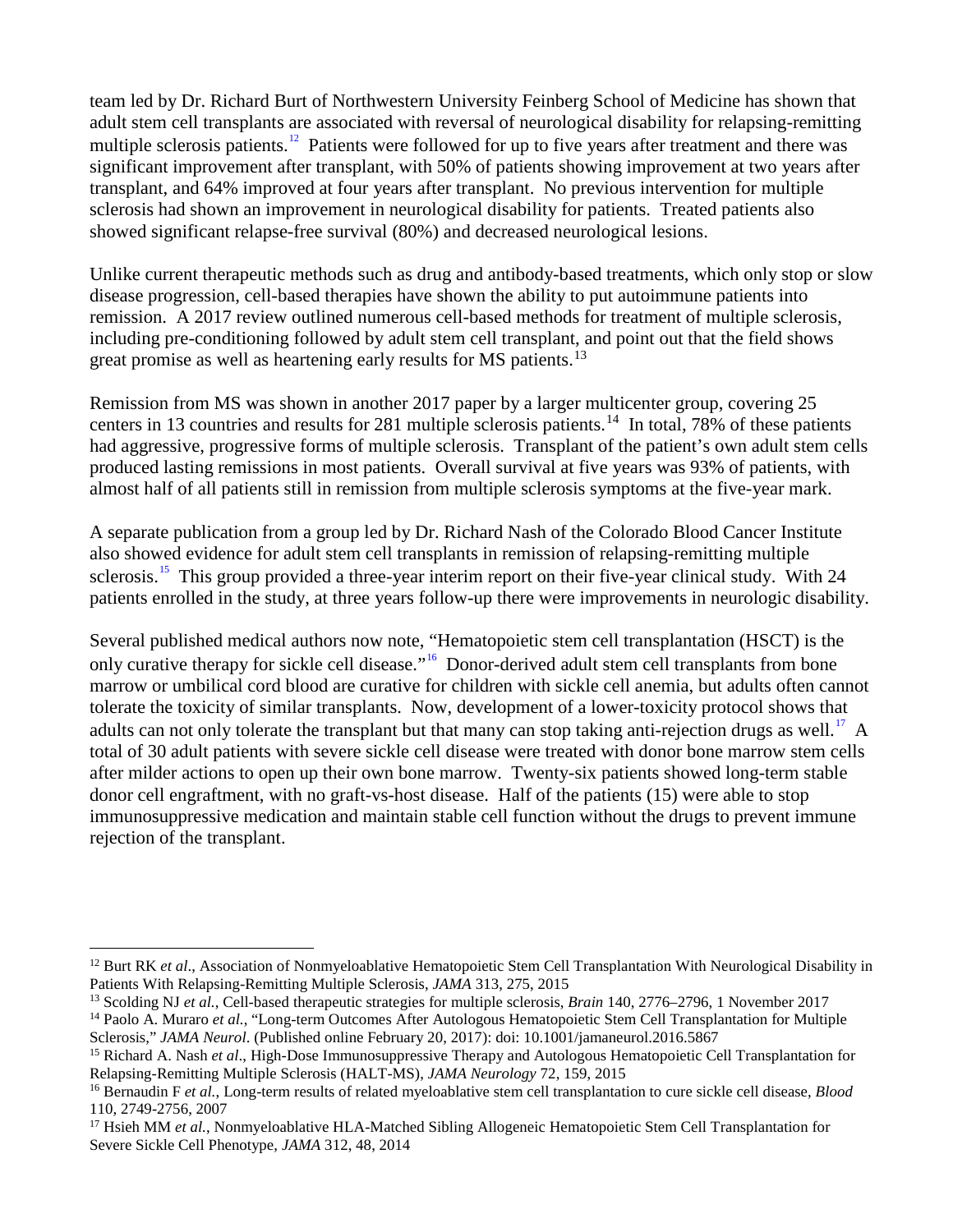Adult stem cells are also showing some promise at treating inherited conditions. A multicenter trial recently reported results of donor adult stem cell transplants for Hurler disease, a lethal genetic condition. The group found that it is imperative to diagnose and treat early, to achieve the best results.<sup>[18](#page-3-0)</sup>

Another possible route is to use genetic engineering of autologous cells to repair the genetic problem; use of autologous cells avoids the need for tissue matching of a donor. Genetic correction of autologous epidermal stem cells has been used successfully to replace all of the skin for a young boy in Germany suffering from a genetic condition called junctional epidermolysis bullosa (JEB).<sup>[19](#page-3-1)</sup>

As was mentioned previously, adult stem cells are now being used to treat some conditions while still in the womb. Besides the ongoing trial for thalassemia, there are now several cases where unborn children have been successfully treated with adult stem cells for severe immune deficiencies,<sup>[20](#page-3-2)</sup> and another reported result where unborn children were successfully treated *in utero* for osteogenesis imperfecta,<sup>[21](#page-3-3)</sup> a genetic condition that causes brittle bones that break very easily.

Adult stem cells have also shown their ability to regrow the lens of the eye. Lin et al. reported that by using a new, cautious surgical technique for removal of a clouded, cataract lens, they could also preserve and stimulate lens endogenous stem cells in the eye. These adult stem cells would then re-grow a new lens and restore vision. The group demonstrated the efficacy of this technique in a clinical trial with 12 infants, successfully restoring visual function to these patients who had previously had cataracts.<sup>[22](#page-3-4)</sup>

Scientists in Pittsburgh have shown that adding a biological protein matrix to a wound can attract and stimulate adult stem cells to restore muscle. $^{23}$  $^{23}$  $^{23}$  In their trial, three out of five patients showed significant muscle restoration in their legs.

# **Inaccurate Claims for Fetal Tissue**

Proponents of using fetal tissue from induced abortion generally point to several areas in claims of the need for harvesting tissue:

-Vaccines

-Humanized mice to study infectious diseases

-Basic biology observations

-Transplantation to treat disease conditions and injuries

# **Distinction between fresh fetal tissue and historic fetal cell lines**

Before addressing the history of these areas of fetal tissue research and modern alternatives, it is important for the Committee to understand the distinction between fresh aborted fetal tissue (which is

<span id="page-3-0"></span><sup>&</sup>lt;sup>18</sup> Aldenhoven M et al., Long-term outcome of Hurler syndrome patients after hematopoietic cell transplantation: an international multicenter study, *Blood* 125, 2164, 2015

<span id="page-3-1"></span><sup>19</sup> Tobias Hirsch *et al*., "Regeneration of the entire human epidermis using transgenic stem cells," *Nature* 551.7680 (16 November 2017): 327–332, doi:10.1038/nature24487

<span id="page-3-2"></span><sup>20</sup> Loukogeorgakis SP and Flake AW. In utero stem cell and gene therapy: Current status and future perspectives, *Eur J Pediatr Surg* 24, 237, 2014

<span id="page-3-3"></span><sup>21</sup> Chan JKY and Götherström C**.** Prenatal transplantation of mesenchymal stem cells to treat osteogenesis imperfecta, *Frontiers in Pharmacology* 5, 1, October 2014.

<span id="page-3-4"></span><sup>22</sup> Lin H *et al.*, Lens regeneration using endogenous stem cells with gain of visual function, *Nature* 531, 323, 17 March 2016

<span id="page-3-5"></span><sup>&</sup>lt;sup>23</sup> Sicari BM *et al.*, An Acellular Biologic Scaffold Promotes Skeletal Muscle Formation in Mice and Humans with Volumetric Muscle Loss, *Science Translational Medicine* 6, 234ra58, 2014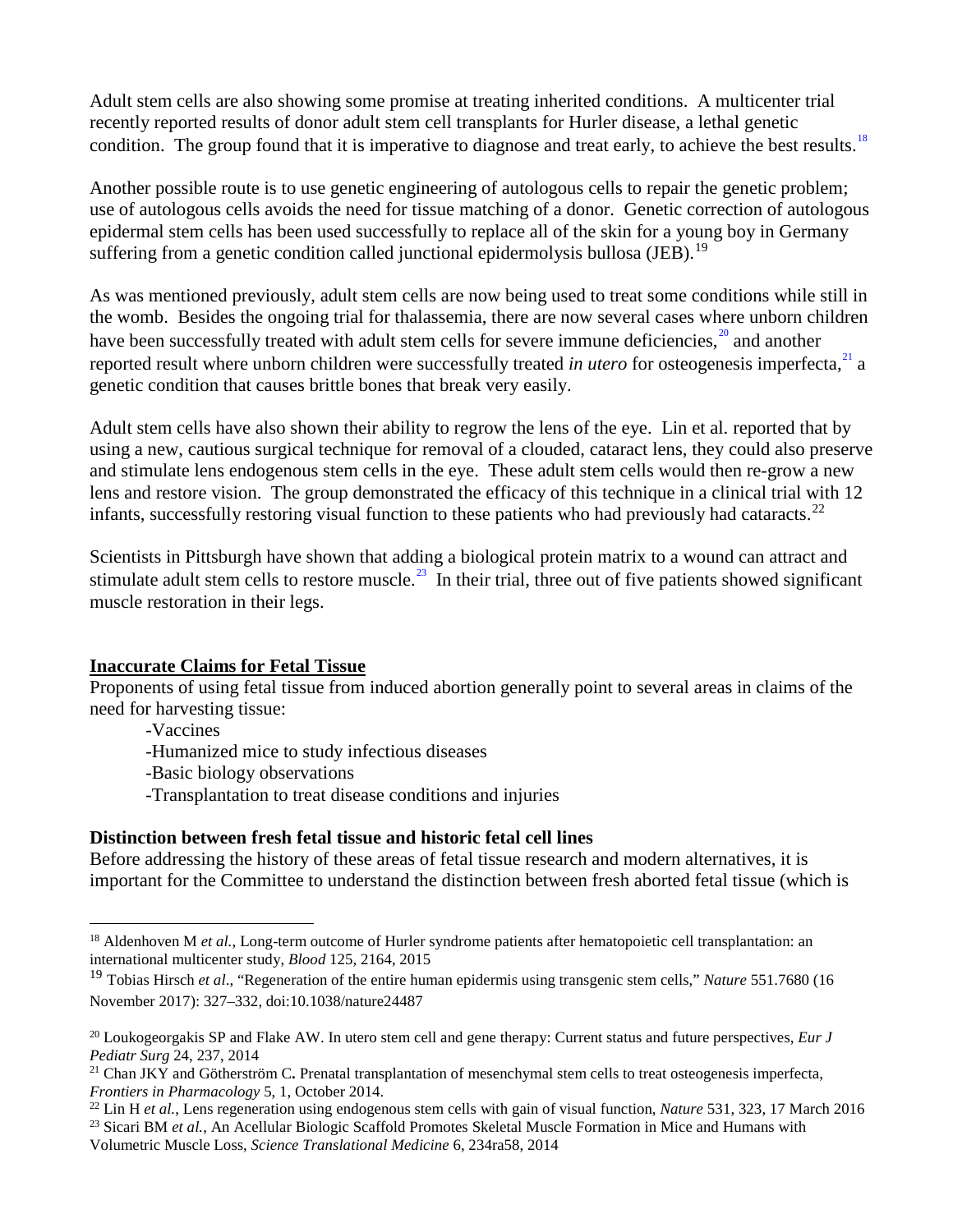the topic under discussion) and historic fetal cell lines derived from an abortion. Historically, cell and tissue culture was begun in the early 1900's to provide physicochemical, physiological and biochemical control over the cellular environment in experiments. This allows significantly more complete characterization of the cells, their growth and their responses to stimuli, especially when a homogeneous culture of cells is used. Moreover, cell culture provides identical experimental replicates; reproducibility is a cornerstone of science. The use of fresh tissues introduces genetic, cellular and physiological variability into experiments which prevents accurate replicates. Establishment of a cell line involves placing small pieces of tissue, or tissue that has been dissociated mechanically or enzymatically, into a cell culture dish. After a period of time (hours or days depending on the tissue and protocol), some of the cells in the tissue source will attach to the surface of the culture dish, and continue to grow and divide on the culture surface; this is termed a "primary culture." Unattached tissue and cells will be washed from the culture dish, and the still-attached cells will be subcultured into other dishes. This subculture is termed a "secondary culture" and also a "cell line", as the cells, which are the progeny of the original cells and not a part of the source tissue, serve as the progenitors for any subsequent cell cultures (their lineage). Cell lines can be maintained in laboratory culture for days to years and decades. The first human cell line grown in the lab—HeLa—was derived from cervical carcinoma in  $1951$ ,<sup>[24](#page-4-0)</sup> and this cell line continues to be grown in labs and used in experiments.

Cells that have been grown in laboratory culture for decades are not a "tissue" or an "organ" or a "body part" in any sense of the terms. To conflate the two is unscientific, willfully confusing deception. Fetal tissue is derived from ongoing abortion to harvest more tissue. Fetal cell lines, though derived from an abortion in the 1960's or 1970's, and thus ethically disadvantaged, do not involve ongoing abortion to harvest fresh cells; instead, the cells are propagated in laboratory culture, sometimes cryopreserved (stored frozen) for future use.

#### **Vaccines**

I bring up this point precisely because some of the claims made regarding fetal tissue are inaccurate for this very reason. Some of the earliest attempts at growing viruses sometimes used cultures of mixed human fetal tissue. For example, the proof of principle experiment showing that polio virus could be grown in non-nervous tissue culture in 1949, used human fetal tissue. [25](#page-4-1) But it is decidedly not true that the 1954 Nobel prize given to Enders et al. was for production of polio vaccine, as some have claimed, nor even for growth of enough virus used to produce the polio vaccine.

<span id="page-4-5"></span>The fact is, the original Salk and Sabin vaccines were both produced using laboratory-cultured monkey tissue.<sup>[26](#page-4-2)</sup> Later, some poliovirus was produced in human fetal cell lines (WI-38,<sup>[27](#page-4-3)</sup> fetal female lung; MRC-5, <sup>28</sup>fetal male lung) and some continues to this day. <sup>[29](#page-4-5)</sup> But it misrepresents the science to say that

<span id="page-4-0"></span> <sup>24</sup> Gey GO *et al.*, Tissue culture studies of the proliferative capacity of cervical carcinoma and normal epithelium, *Cancer Res.* 12, 264, 1952

<span id="page-4-1"></span><sup>&</sup>lt;sup>25</sup> Enders JF *et al.*, Cultivation of the Lansing strain of poliomyelitis virus in cultures of various human embryonic tissues, *Science* 109, 85, 1949

<span id="page-4-2"></span><sup>26</sup> Salk JE, Recent Studies on Immunization against Poliomyelitis, *Pediatrics* 12, 471, 1953; and Salk JE *et al*., Formaldehyde Treatment and Safety Testing of Experimental Poliomyelitis Vaccines, *Am. J. Public Health* 44, 563, 1954; and Salk JE *et al*., Studies in Human Subjects on Active Immunization Against Poliomyelitis II. A Practical Means for Inducing and Maintaining Antibody Formation, *Am. J. Public Health* 44, 994, 1954; and Sabin AB, Present status of attenuated live-virus poliomyelitis vaccine, *JAMA* 162, 1589, 1956

<span id="page-4-3"></span> $^{27}$  Original fetal cell cultivations 1961, original poliovirus growth 1962 in WI-1, standardized in WI-38; Hayflick L, Moorhead PS, The serial cultivation of human diploid cell strains, *Experimental Cell Research* 25, 585, 1961; Hayflick L *et al*., Preparation of poliovirus vaccines in a human fetal diploid cell strain, *Am. J. Hyg.* 75, 240, 1962; Hayflick L, The limited in vitro lifetime of human diploid cell strains, *Exp. Cell Res.* 37, 614, 1965.

<span id="page-4-4"></span><sup>28</sup> Jacobs JP *et al.*, Characteristics of a Human Diploid Cell Designated MRC-5, *Nature* 227, 168, 1970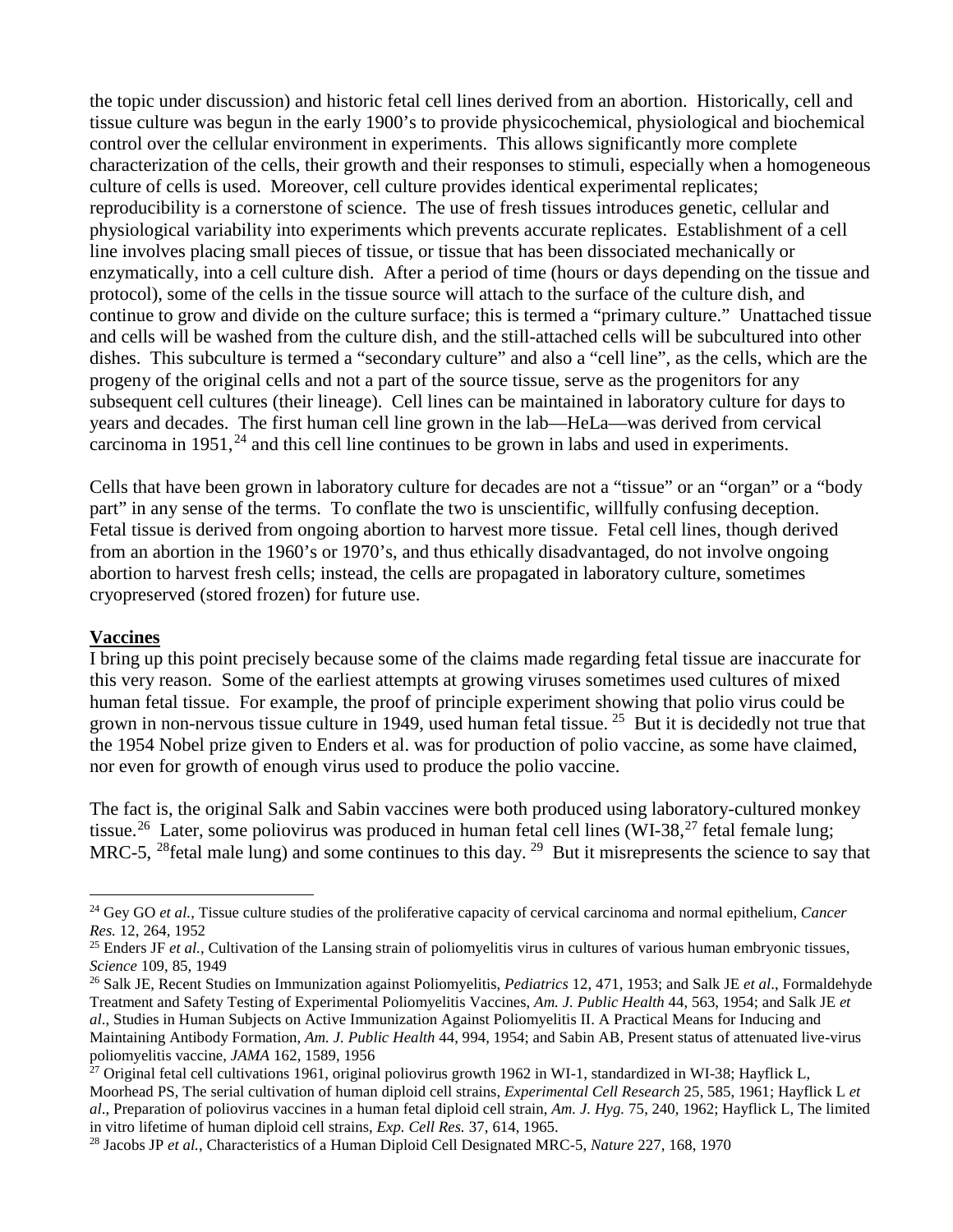polio vaccine was produced in "fetal tissue." HeLa cells were also used in the past to make some polio vaccine,<sup>[30](#page-5-0)</sup> but it would be likewise misleading to say that polio vaccine was produced in human cervical carcinoma tissue.

Nonetheless, even the American Society for Cell Biology has passed on mistaken information regarding use of fetal tissue vs. historic fetal cell lines for vaccines.

"Fetal tissue already has proved its value in a wide range of life-saving vaccines against diseases that include measles, mumps, rubella, chickenpox, polio, hepatitis A, hepatitis B, rabies, and shingles, she said."

Correction (4/22/2016, 2:57 p.m.): This article originally quoted Rep. Janice Schakowsky as naming diphtheria, tetanus, and whooping cough among a group of vaccines developed with the help of fetal tissue. She was relying on information provided by the American Society for Cell Biology, which has corrected its list to remove those vaccines. This article has been revised to reflect the correction.  $31$ 

#### and

According to the Centers for Disease Control and Prevention, "some vaccines such as rubella and varicella [were] made from human cell-line cultures, and some of these cell lines originated from aborted fetal tissue, obtained from legal abortions in the 1960s. No new fetal tissue is needed to produce cell lines to make these vaccines, now or in the future."[32](#page-5-2)

Nonetheless, fresh fetal tissue has never been used for vaccine production, and currently most vaccines do not even use the historic fetal cell lines, e.g., much of the polio vaccine is made using the Vero (monkey) cell line.

One clear example of the lack of necessity for fetal tissue or historic fetal cell lines in vaccine production is the new shingles vaccine, Shingrix.<sup>[33](#page-5-3)</sup> The new vaccine, made using CHO (hamster) cells, is superior to the older vaccine. Another example of is the recent success of a field test of a vaccine against Dengue virus, a close relative of Zika.<sup>34</sup> The vaccine provided 100% protection,<sup>[35](#page-5-5)</sup> but was developed using monkey cells and a mosquito cell line.<sup>36</sup> And another example is development of the vaccine rVSV-ZEBOV, against Ebola virus. This successful Ebola vaccine was not developed using

```
http://www.cdc.gov/vaccines/pubs/pinkbook/index.html
```
<sup>&</sup>lt;sup>29</sup> See, e.g., CDC, Appendix B: Vaccine Excipient & Media Summary, Epidemiology and Prevention of Vaccine-Preventable Diseases, The Pink Book: Course Textbook - 13th Edition, 2015; accessed at:

<span id="page-5-0"></span><sup>&</sup>lt;sup>30</sup> Scherer WF *et al.*, Studies on the propagation in vitro of poliomyelitis viruses. IV. Viral multiplication in a stable strain of human malignant epithelial cells (strain HeLa) derived from an epidermoid carcinoma of the cervix, *J. Exp. Med*. 97, 695, 1953

<span id="page-5-1"></span><sup>&</sup>lt;sup>31</sup> Paul Basken, The Chronicle of Higher Education

<span id="page-5-2"></span><sup>&</sup>lt;sup>32</sup> from: "Talking Points", Fetal Tissue Research, Second in an occasional series of pocket-sized briefing papers from the American Society For Cell Biology, April 2001. NOTE: this talking point sheet was removed from ASCB website in 2015, and replaced with a new set of talking points that did not mention this CDC quote.

<span id="page-5-3"></span><sup>33</sup> Package insert[, https://www.fda.gov/downloads/biologicsbloodvaccines/vaccines/approvedproducts/ucm581605.pdf](https://www.fda.gov/downloads/biologicsbloodvaccines/vaccines/approvedproducts/ucm581605.pdf)

<span id="page-5-4"></span><sup>&</sup>lt;sup>34</sup> Kirkpatrick BD *et al.*, The live attenuated dengue vaccine TV003 elicits complete protection against dengue in a human challenge model, *Sci. Transl. Med*. 8, 330ra36, 2016.

<span id="page-5-5"></span><sup>35</sup> Check Hayden E, Dengue vaccine aces trailblazing trial, *Nature*, 16 March 2016, doi: 10.1038/nature.2016.19576 <sup>36</sup> Men R et al., Dengue Type 4 Virus Mutants Containing Deletions in the 39 Noncoding Region of the RNA Genome:

<span id="page-5-6"></span>Analysis of Growth Restriction in Cell Culture and Altered Viremia Pattern and Immunogenicity in Rhesus Monkeys, *J. Virology* 70, 3930, 1996; and Medina F et al., Dengue Virus: Isolation, Propagation, Quantification, and Storage, *Current Protocols in Microbiology* 15D.2.1-15D.2.24, November 2012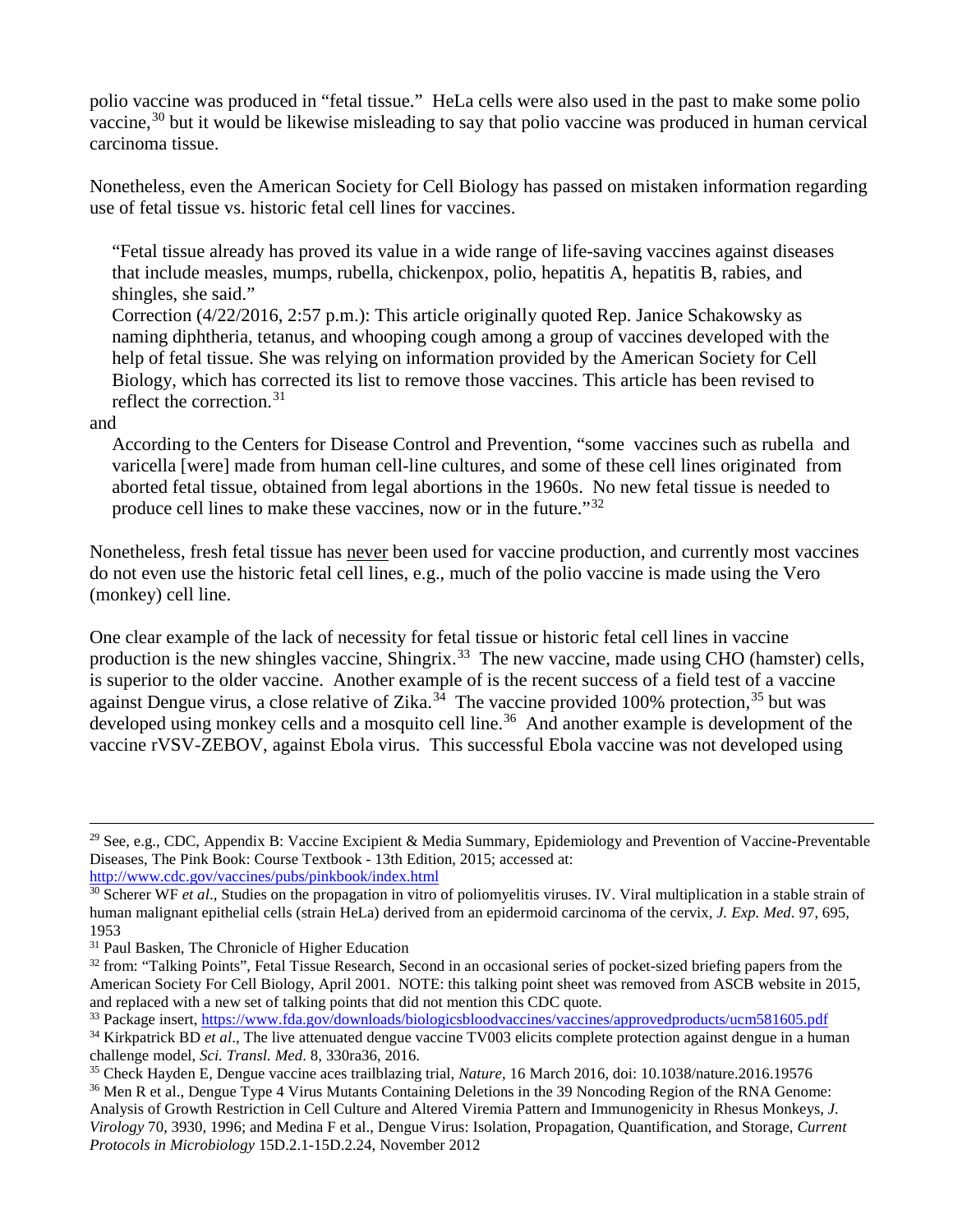fetal tissue or historic fetal cell lines, but rather with Vero, a monkey cell line, demonstrating again that medical science has moved beyond any need for fetal tissue in useful, lifesaving medical research.<sup>[37](#page-6-0)</sup>

#### **Basic biology observations**

Numerous, progressive alternatives exist to provide models for basic biology and developmental work. One that I will mention is induced pluripotent stem (iPS) cells, which can provide an unlimited source of identical cells for experimental replicates, and which can be produced from tissue of almost any human being, without harm to the individual donor, and with the ability to form virtually any cell type for study and modeling,  $38$  or potential clinical application.  $39$ 

One of the most significant uses of iPS cells as well as some adult stem cells has been in modeling growth and development of tissues and organs. Termed "organoids", the constructs provide superior models to study tissue organization and disease, as well as starting points for potential transplantation. One example is aggregation of hepatocytes into "mini-livers", actually just 3-D monocultures in suspension that are small enough to survive by diffusion of nutrients. Such mini-livers can potentially serve as laboratory models for liver function, as bioartificial livers for toxicity testing, and may even be useful for transplantation for liver regeneration. The laboratory of McGuckin and Forraz has shown that hepatocytes can be produced in culture from umbilical cord blood stem cells, a readily-available source of multipotent stem cells, and have recently reviewed the field of hepatocyte production and liver repair. $40$ 

More complex organoids with specific architectures have also been constructed. One example is development of a tissue-engineered colon which is also innervated similar to normal colon tissue.<sup>[41](#page-6-4)</sup> An Australian team has generated kidney organoids that contain kidney-specific cell types and structures – nephrons associated with a collecting duct network. The individual nephrons showed differentiated structural organization into tubules and glomeruli, similar to that observed in adult kidneys.<sup>[42](#page-6-5)</sup> Cerebral organoids have also been used to discern the mechanism of action of Zika virus on developing brains that results in microcephaly.<sup>[43](#page-6-6)</sup>

# **Humanized mice**

Mice constructed to contain a human immune system (termed "humanized mice") can be used for the study of immunity and immune development, vaccines, immunotherapies, and cancer. Construction of humanized mice starts with immunodeficient mice (made so by irradiation to destroy their bone marrow, or genetic mutation to make them deficient in immune cells). The mice receive transplants of human

<span id="page-6-0"></span><sup>&</sup>lt;sup>37</sup> Agnandji ST et al., Phase 1 Trials of rVSV Ebola Vaccine in Africa and Europe — Preliminary Report, NEJM published on April 1, 2015; doi: 10.1056/NEJMoa1502924; originally developed by the Public Health Agency of Canada, which patented it in 2003,<http://www.google.com/patents/WO2004011488A2?cl=en>

<span id="page-6-1"></span><sup>38</sup> See, *e.g.,* Marchetto MC *et al.*, Induced pluripotent stem cells (iPSCs) and neurological disease modeling: progress and promises, *Human Molecular Genetics* 20, R109, 2011

<span id="page-6-2"></span><sup>39</sup> See *e.g.,* Li HL *et al.*, Precise Correction of the Dystrophin Gene in Duchenne Muscular Dystrophy Patient Induced Pluripotent Stem Cells by TALEN and CRISPR-Cas9, *Stem Cell Reports* 4, 143, 2015

<span id="page-6-3"></span><sup>40</sup> Saba Habibollah, Nico Forraz, and Colin P. McGuckin, "Application of Umbilical Cord and Cord Blood as Alternative Modes for Liver Therapy," *in*: N. Bhattacharya, P.G. Stubblefi eld (eds.), Regenerative Medicine: Using Non-Fetal Sources of Stem Cells (Springer-Verlag, London, 2015), 223-241, doi: 10.1007/978-1-4471-6542-2\_22

<span id="page-6-4"></span><sup>&</sup>lt;sup>41</sup> Minna M. Wieck *et al.*, "Human and murine tissue-engineered colon exhibit diverse neuronal subtypes and can be populated by enteric nervous system progenitor cells when donor colon is aganglionic," *Tissue Engineering Part A* (2015): in press, doi: 10.1089/ten.TEA.2015.0120

<span id="page-6-5"></span><sup>42</sup> Minoru Takasato *et al*., "Kidney organoids from human iPS cells contain multiple lineages and model human nephrogenesis," *Nature* (October 2015): in press, doi:10.1038/nature15695

<span id="page-6-6"></span><sup>43</sup> Garcez PP, Loiola EC, da Costa RM, Higa LM, Trindade P, Delvecchio R, Nascimento JM, Brindeiro R, Tanuri A, Rehen SK. Zika virus impairs growth in human neurospheres and brain organoids. *Science* 2016;352:816-818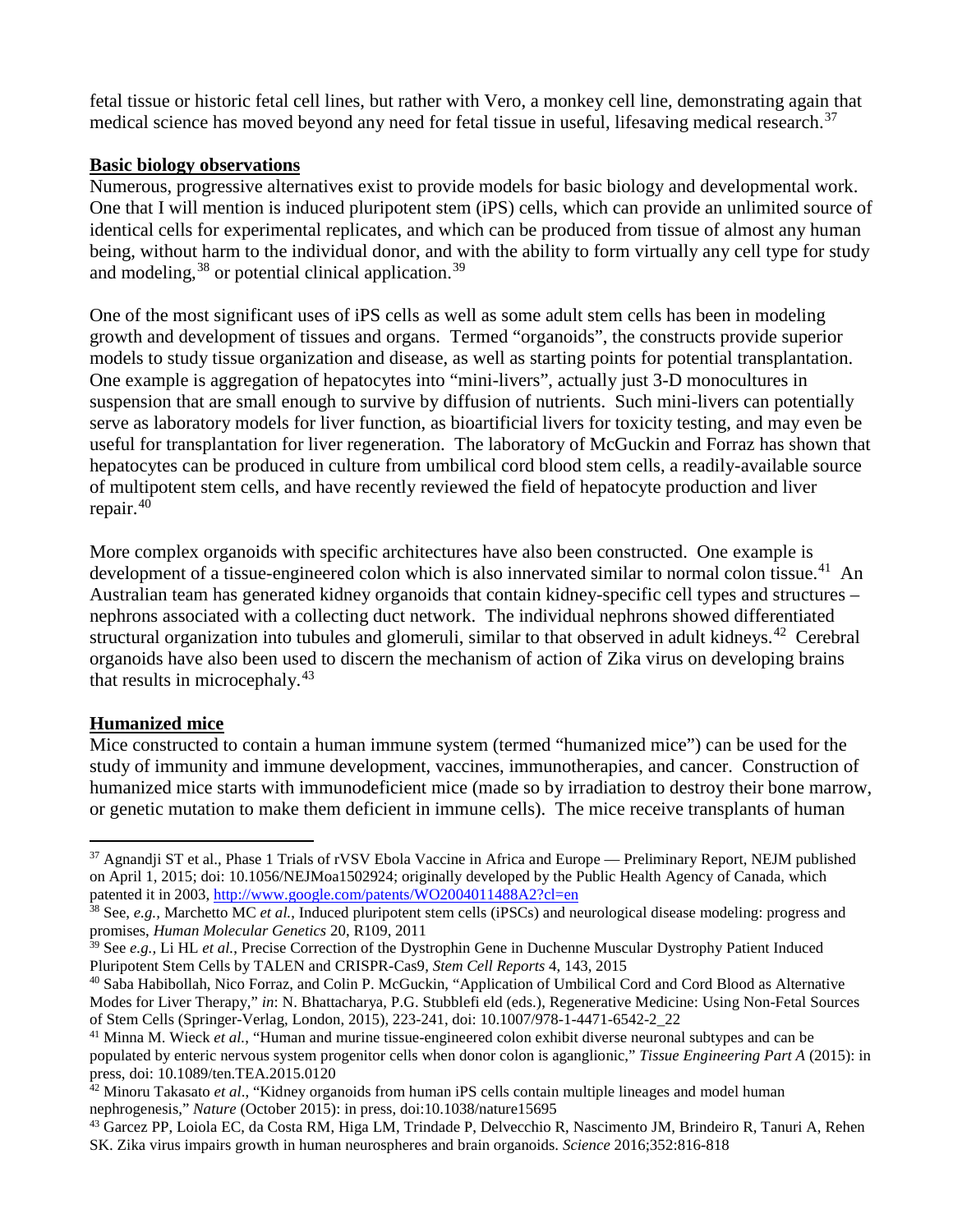immune cells, which take up residence in the mouse bone marrow and create a human immune system within the mouse's body. Historically, humanized mice were constructed by transplant of aborted fetal tissue such as fetal liver, fetal bone marrow, or fetal liver with fetal thymus, because it was thought that the young fetal tissue would be more robust in growth.

Robust ethical alternatives exist that do not use fetal tissue. The majority of humanized mice are actually constructed using human umbilical cord blood stem cells<sup>[44](#page-7-0)</sup> as well as adult peripheral blood stem cells and immune cells; another model involves mice genetically engineered to express human immune system genes.<sup>[45](#page-7-1)</sup>. Another recent example is the "NeoThy" humanized mouse, using neonatal thymus tissue and umbilical cord blood stem cells.<sup>46</sup> Neonatal thymus, routinely excised during cardiac surgeries, is abundant and allows for construction of up to 50-fold more humanized mice per donor compared with aborted fetal tissue. Neonatal thymus tissue is also more developmentally mature than fetal tissue, which provides an advantage in constructing more clinically relevant humanized mouse models.

#### **Transplantation**

The first recorded fetal tissue transplants were in 1921 in the UK, in a failed attempt to treat Addison's disease,  $47$  and in 1928 in Italy, in a failed attempt to treat cancer.  $48$  The first fetal tissue transplant in the U.S. was in 1939, using fetal pancreatic tissue in an attempt to treat diabetes. That attempt also failed, as did subsequent similar fetal tissue transplants in 1959. Between 1970 and 1991 approximately 1,500 people received fetal pancreatic tissue transplants in attempts to treat diabetes, mostly in the former Soviet Union and the People's Republic of China. Up to 24 fetuses were used per transplant, but less than 2% of patients responded.<sup>49</sup> Today, patients take insulin shots and pharmaceuticals to control their diabetes, and adult stem cell transplants have shown some success at ameliorating the condition.<sup>[50](#page-7-6)</sup>

Between 1960 and 1990, numerous attempts were made to transplant fetal liver and thymus for various conditions. According to one review, "the clinical results and patient survival rates were largely dismal."[51](#page-7-7) By contrast, conditions such as anemias and immunodeficiencies, for which fetal tissue attempts largely failed, are now treated routinely with adult stem cells, including umbilical cord blood stem cells, <sup>[52](#page-7-8)</sup> even **while the patient is still in the womb**. <sup>[53](#page-7-9)</sup>

<span id="page-7-0"></span> <sup>44</sup> See, e.g., McDermott SP *et al*., Comparison of human cord blood engraftment between immunocompromised mouse strains, *Blood* 116, 193, 2010. and Huey DD, Niewiesk S. Production of humanized mice through stem cell transfer, *Current* 

<span id="page-7-1"></span>*Protocols in Mouse Biology <sup>8</sup>*, 17–27, 2018. 45 Shultz LD et al., Humanized mice in translational biomedical research, *Nature Reviews Immunology* 7, 118, 2007

<span id="page-7-2"></span><sup>46</sup> Brown ME *et al.,* A Humanized Mouse Model Generated Using Surplus Neonatal Tissue, *Stem Cell Reports* 10, 1175- 1183, April 10, 2018 doi: [10.1016/j.stemcr.2018.02.011](https://doi.org/10.1016/j.stemcr.2018.02.011)

<span id="page-7-3"></span><sup>47</sup> Hurst AF *et al.*, Addison's disease with severe anemia treated by suprarenal grafting, *Proc R Soc Med* 15, 19, 1922

<span id="page-7-4"></span><sup>48</sup> Fichera G, Impianti omoplastici feto-umani nel cancro e nel diabete, *Tumoi* 14, 434, 1928

<span id="page-7-5"></span><sup>49</sup> Federlin K *et al.*, Recent achievements in experimental and clinical islet transplantation. *Diabet Med* 8, 5, 1991

<span id="page-7-6"></span><sup>50</sup> See, *e.g.,* Voltarelli JC, Couri CEB, Stem cell transplantation for type 1 diabetes mellitus, *Diabetology & Metabolic Syndrome* 1, 4, 2009; doi:10.1186/1758-5996-1-4; Couri CEB *et al.*, C-Peptide Levels and Insulin Independence Following Autologous Nonmyeloablative Hematopoietic Stem Cell Transplantation in Newly Diagnosed Type 1 Diabetes Mellitus, *JAMA* 301, 1573-1579, 2009; Voltarelli JC *et al.*, Autologous Nonmyeloablative Hematopoietic Stem Cell Transplantation in Newly Diagnosed Type 1 Diabetes Mellitus, *JAMA* 297, 1568-1576, 2007

<span id="page-7-7"></span><sup>51</sup> Ishii T, Eto K, Fetal stem cell transplantation: Past, present, and future, *World J Stem Cells* 26, 404, 2014

<span id="page-7-8"></span><sup>52</sup> See, *e.g.,* Bernaudin F et al., Long-term results of related myeloablative stem cell transplantation to cure sickle cell disease, Blood 110, 2749-2756, 2007 AND de Heredia CD *et al.*, Unrelated cord blood transplantation for severe combined immunodeficiency and other primary immunodeficiencies, *Bone Marrow Transplantation* 41, 627, 2008

<span id="page-7-9"></span><sup>53</sup> Krieger LM, "UCSF welcomes in-utero stem cell transplant baby" *The Mercury News* May 29, 2018; accessed at: [https://www.mercurynews.com/2018/05/29/ucsf-performs-first-ever-transplant-in-a-fetus/;](https://www.mercurynews.com/2018/05/29/ucsf-performs-first-ever-transplant-in-a-fetus/) In Utero Hematopoietic Stem Cell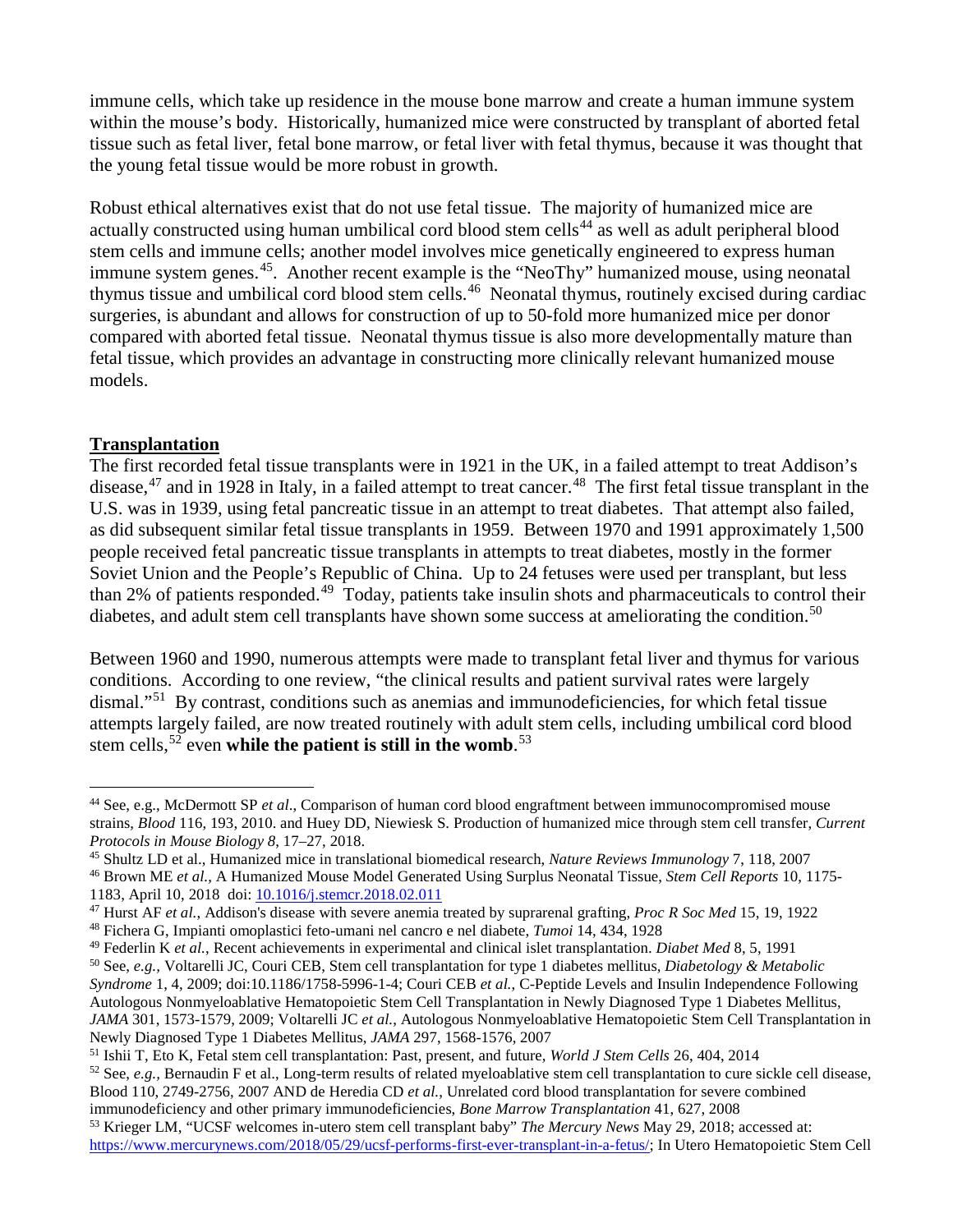Between 1988 and 1994, roughly 140 Parkinson's disease patients received fetal tissue (up to six fetuses per patient), with varying results.<sup>[54](#page-8-0)</sup> Subsequent reports showed that severe problems developed from fetal tissue transplants. One patient who received transplant of fetal brain tissue (from a total of 3 fetuses) died subsequently, and at autopsy was found to have various non-brain tissues (*e.g,* skin-like tissue, hair, cartilage, and other tissue nodules) growing in his brain.[55](#page-8-1)

In 2001, the first report of a full clinical trial<sup>[56](#page-8-2)</sup> (funded by NIH) using fetal tissue for Parkinson's patients was prominently featured in the *New York Times*, [57](#page-8-3) with doctors' descriptions of patients writhing, twisting, and jerking with uncontrollable movements; the doctors called the results "absolutely devastating", "tragic, catastrophic", and labeled the results "a real nightmare."

A second large, controlled study published in 2003 showed similar results (funded by NIH), with over half of the patients developing potentially disabling tremors caused by the fetal brain tissue transplants.[58](#page-8-4) The results of these two large studies led to a moratorium on fetal tissue transplants for Parkinson's. Long-term follow-up of a few of the patients in these large studies showed that even in fetal tissue that grew in patients' brains, the grafted tissue took on signs of the disease and were not effective.[59](#page-8-5) In contrast, adult stem cells have shown initial success in alleviating Parkinson's symptoms. $60$ 

A 2009 report emphasized the instability and danger of fetal tissue transplants. A patient with Huntington's disease was recruited into a study (funded by NIH) in which she had fetal brain cells injected into her brain. She did not improve, and instead developed in her brain a growing mass of tissue, euphemistically termed "graft overgrowth" by the researchers.<sup>[61](#page-8-7)</sup>

Note that fetal tissue has been taken in a number of cases from fetuses at developmental ages where fetal surgery is now used to correct problems in the womb and save lives. Note also that at these stages, science now demonstrates that the unborn fetus can feel pain.

While NIH does not fund any fetal stem cell clinical trials, there is cause for concern here as well. In a recent example, a young boy developed tumors on his spine, resulting from fetal stem cells injected into his body. $62$ 

Transplantation for Alpha-thalassemia Major (ATM), Clinical Trial NCT02986698; clinicaltrials.gov; Loukogeorgakis SP, Flake AW. In utero stem cell and gene therapy: Current status and future perspectives, *Eur J Pediatr Surg* 24, 237, 2014

<span id="page-8-0"></span><sup>54</sup> Reviewed in: Fine A, Transplantation of fetal cells and tissue: an overview, *Can Med Assoc J* 151, 1261, 1994

<span id="page-8-1"></span><sup>&</sup>lt;sup>55</sup> Folkerth RD, Durso R, Survival and proliferation of nonneural tissues, with obstruction of cerebral ventricles, in a parkinsonian patient treated with fetal allografts, *Neurology* 46, 1219, 1996

<span id="page-8-2"></span><sup>56</sup> Freed CR *et al.*, Transplantation of embryonic dopamine neurons for severe parkinson's disease, *N Engl J Med* 344, 710, 2001

<span id="page-8-3"></span><sup>57</sup> Gina Kolata, "Parkinson's Research Is Set Back by Failure of Fetal Cell Implants," *New York Times* March 8, 2001; accessed at[: http://www.nytimes.com/2001/03/08/health/08PARK.html](http://www.nytimes.com/2001/03/08/health/08PARK.html)

<span id="page-8-4"></span><sup>58</sup> Olanow CW *et al.*, A Double-blind Controlled Trial of Bilateral Fetal Nigral Transplantation in Parkinson's Disease, *Ann Neurol* 54, 403, 2003

<span id="page-8-5"></span><sup>59</sup> Braak H, Del Tredici K, Assessing fetal nerve cell grafts in Parkinson's disease, *Nature Medicine* 14, 483, 2008

<span id="page-8-6"></span><sup>60</sup> See, *e.g.,* Lévesque MF *et al.*, , Therapeutic microinjection of autologous adult human neural stem cells and differentiated neurons for Parkinson's disease: Five-year post-operative outcome, *The Open Stem Cell Journal* 1, 20, 2009

<span id="page-8-7"></span><sup>&</sup>lt;sup>61</sup> Keene CD *et al.*, A patient with Huntington's disease and long-surviving fetal neural transplants that developed mass lesions, *Acta Neuropathol* 117, 329, 2009

<span id="page-8-8"></span><sup>62</sup> Amariglio N *et al.*, Donor-Derived Brain Tumor Following Neural Stem Cell Transplantation in an Ataxia Telangiectasia Patient, *PLoS Med* 6(2): e1000029. doi:10.1371/journal.pmed.1000029, 2009; BBC News, "Stem cell 'cure' boy gets tumour", 18 February 2009, accessed at:<http://news.bbc.co.uk/2/hi/health/7894486.stm>